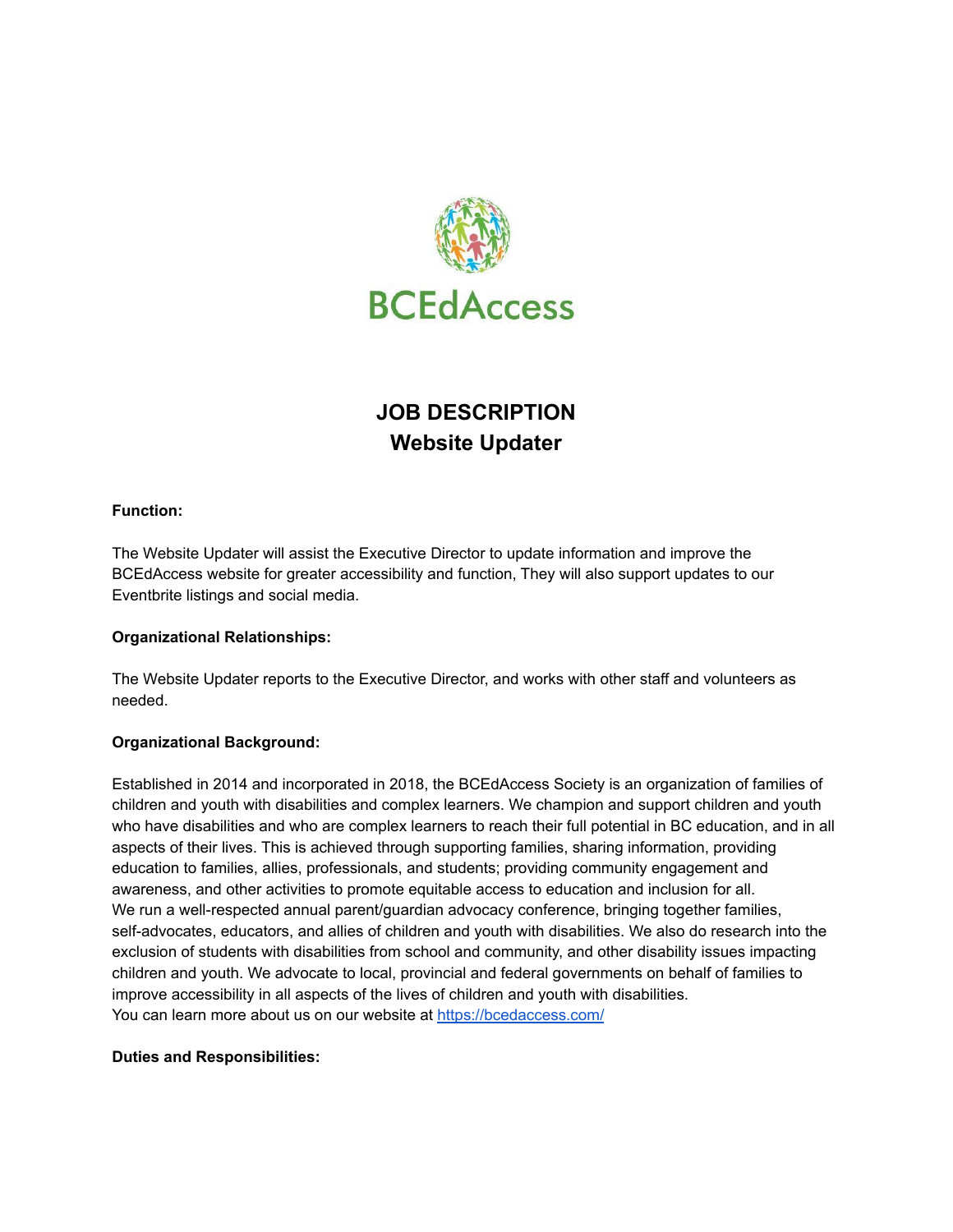The Website Updater will gain hands-on, real-world experience supporting and executing work on the BCEdAccess Society website. Collect relevant information and post updates to our organization's website, from information on school districts to information on events we host, media and any other necessary updates. Similarly they will update our Eventbrite site and provide support around social media.

This is an opportunity to have a hands-on role in the growth and structure of a grassroots organization.

### **Qualifications**

#### **Required:**

- Strong online collaboration skills, including proficiency in MS Office 365 and Google Suite
- Web design skills and experience, particularly WordPress /
- Ability to juggle competing priorities while completing projects successfully
- Willing to learn; willing to share and document findings and knowledge
- Highly motivated, organized and detail-oriented
- Excellent communication skills both written and verbal
- Excellent problem solving skills and proactive researcher, creative and solution oriented
- Self-starter with proven ability to work independently and as part of a team
- Passion for and commitment to a more accessible internet and world

#### **Other Useful Skills and Experience:**

- Knowledge of HTML and other scripting languages, website protocols
- Grant/blog/report writing skills
- Knowledge of education, disabilities, human rights, social justice
- Nonprofit experience
- Post-secondary studies in a related discipline

Job Type: Contract, 8 week duration Pay: \$18.20 per hour Hours: 30 hours per week Anticipated Start Date: May 9, 2022 Location: Supervised telecommuting (online)

## *How to apply*

This position is made available through funding from the Government of Canada. Canada Summer Jobs is an initiative of the Youth Employment and Skills Strategy, which, "aims to provide flexible and holistic services to help all young Canadians develop the skills and gain paid work experience to successfully transition into the labour market". To be eligible for a Summer Job position with BCEdAccess Society applicants must be between 15-30 years old.

**BCEdAccess is committed to being an inclusive, equitable and accessible employer. We want everyone in our organization to feel valued and welcome. Pursuant to Section 42 of the BC Human Rights code, preference in this job posting will be given to candidates who are disabled, Indigenous, Black and People of Colour, LGBTQ2S+, or from other protected classes. Candidates**